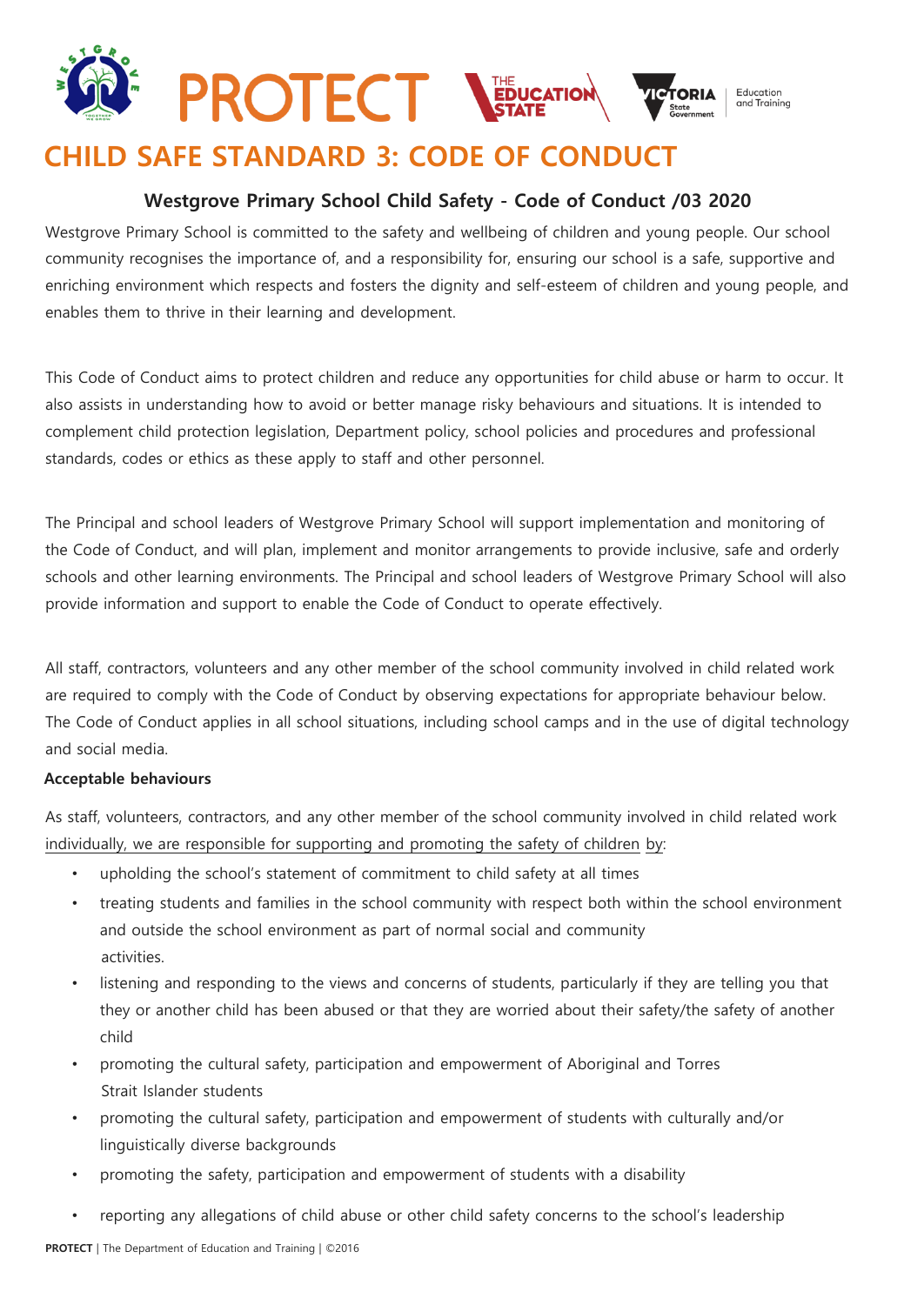- understanding and complying with all reporting or disclosure obligations (including mandatory reporting) as they relate to protecting children from harm or abuse.
- if child abuse is suspected, ensuring as quickly as possible that the student(s) are safe and protected from harm.

#### **Unacceptable behaviours**

As staff, volunteers, contractors, and any other member of the school community involved in child related work we must not:

- ignore or disregard any concerns, suspicions or disclosures of child abuse.
- develop a relationship with any student that could be seen as favouritism or amount to 'grooming' behaviour (for example, offering gifts).
- exhibit behaviours or engage in activities with students which may be interpreted as abusive and not justified by the educational, therapeutic, or service delivery context
- ignore behaviours by other adults towards students when they appear to be overly familiar or inappropriate.
- discuss content of an intimate nature or use sexual innuendo with students, except where it occurs relevantly in the context of parental guidance, delivering the education curriculum or a therapeutic setting.
- treat a child unfavourably because of their disability, age, gender, race, culture, vulnerability, sexuality or ethnicity.
- communicate directly with a student through personal or private contact channels (including by social media, email, instant messaging, texting etc) except where that communication is reasonable in all the circumstances, related to school work or extra-curricular activities or where there is a safety concern or other urgent matter.
- photograph or video a child in a school environment except in accordance with school policy or where required for duty of care purposes $<sup>1</sup>$ .</sup>
- in the school environment or at other school events where students are present, consume alcohol contrary to school policy<sup>2</sup> or take illicit drugs under any circumstances.

By observing these standards, you acknowledge your responsibility to immediately report any breach of this code to Westgrove Primary School Principal Class Officers.

#### **If you believe a child is at immediate risk of abuse phone 000.**

I agree to adhere to this Code of Conduct: